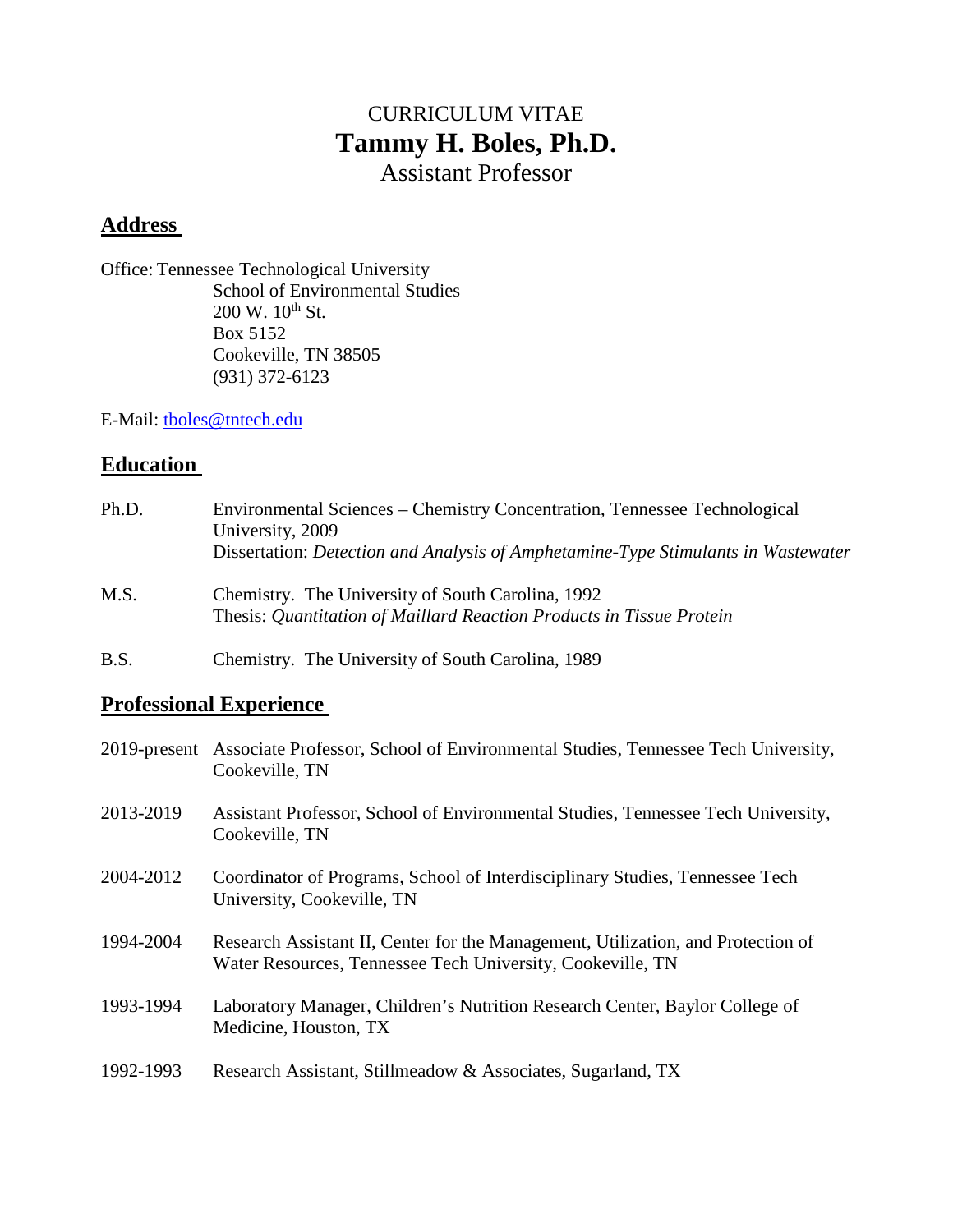#### **Teaching Experience**

ESS 1020: Connections to Environmental and Sustainability Studies ESS 1100: Introduction to Environmental Studies ESS 3710: Chemistry and the Environment ESS 4001: Society and the Environment: Capstone Experience Part 1 ESS 4002: Society and the Environment: Capstone Experience Part 2 ESS 4092: Special Topics: Pharmaceuticals in the Environment ESS 4093: Special Topics: Environmental Chemistry Research ESS 4900: Internship Summer ESS 6970: Special Topics: Environmental Chemistry Spring EVSC 6010: Environmental Chemistry EVSC 7310: Environmental Forensics CHEM 4991: Introduction to Research CHEM 4992: Introduction to Research CHEM 4993: Introduction to Research CHEM 6900: Directed Studies CHEM 6970: Advanced Special Topics

### **Research Interests**

Pharmaceuticals, specifically illegal drugs, in wastewater and surface waters by LC-MS/MS and  $GC-MS<sup>n</sup>$ 

Detection of microplastics in surface water, wastewater, soil, and sludge Metals in water, soil, and plants by ICP-MS and ICP-OES Markers of decomposition

## **Professional Society Memberships**

American Chemical Society, Environmental Chemistry Divisions Sigma Xi, Scientific Research Society International Society of Environmental Forensics Tennessee Academy of Science The Nature Conservancy Women in Higher Education in Tennessee American Association of University Women

#### **Publications**

Boles, T.H., Douglas, S.B.R., Mahmoudi, F., and DeLafontaine, W.D. (submitted for review) "Detection of Opioids in Urban Wastewater Over a Two-Year Time Period Using SPE and LC-MS/MS"

Boles, T.H. & Wells, M.J.M. "Analysis of amphetamine and methamphetamine in municipal wastewater influent and effluent using weak cation-exchange solid-phase extraction (SPE) and liquid chromatography tandem mass spectrometry (LC-MS/MS)". *Electrophoresis*, 37 (23-24), 2016, 3101-3108.